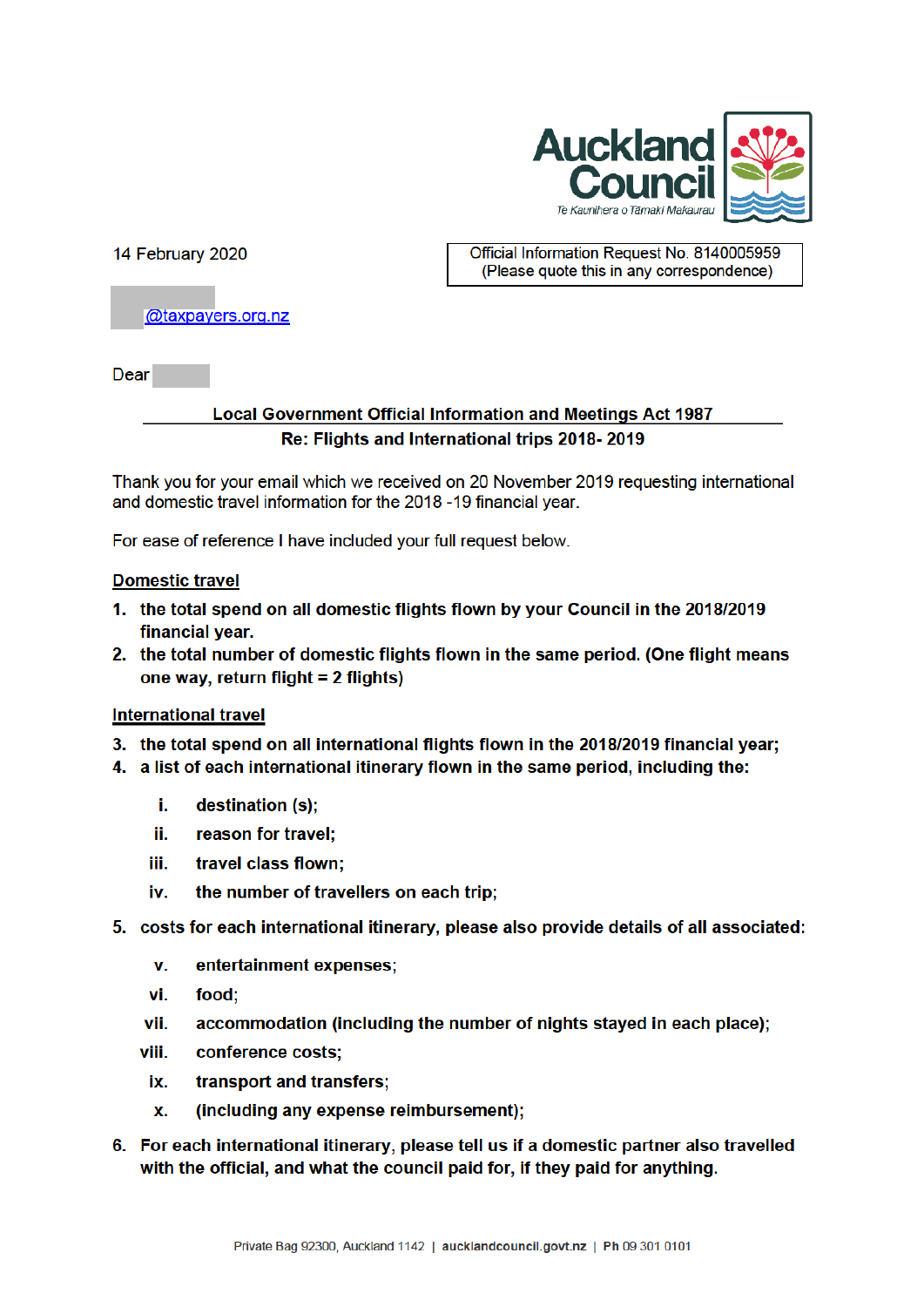As noted in our acknowledgement email on 21 November 2019 we have transferred the appropriate parts of your request to Auckland Transport and Watercare who will respond to you directly.

This response includes information for Auckland Council, Auckland Tourism, Events and Economic Development (ATEED), Panuku Development Auckland (Panuku) and Regional Facilities Auckland (RFA). Each agency has provided its response independently and these responses are presented separately below.

# **Auckland Council**

Please note that since our response to your last travel information request, we have refined our information gathering and reporting processes. Travel information for the 2018/19 financial year reflects travel **taken**, rather than travel **invoiced** during that period (which is what we provided for the 2017/18 financial year).

The travel figures we have provided are sourced from our travel provider reports and records of foreign money ordered and returned. We have not provided information about travel that is:

- not booked through our travel provider
- assigned a code other than travel in our General Ledger
- reimbursed by a third party (if the reimbursement did not appear in our travel reports)
- booked by a third party and reimbursed by Auckland Council.

The above costs are accounted for across different financial systems and we are unable to manually extract and match these costs to a particular trip without substantial collation.

|  |  |  |  | 1 and 2. Domestic travel spend and total flights in the 2018/2019 financial year |  |  |  |
|--|--|--|--|----------------------------------------------------------------------------------|--|--|--|
|--|--|--|--|----------------------------------------------------------------------------------|--|--|--|

|                         | <b>Total spend</b> | <b>Total flights</b> |
|-------------------------|--------------------|----------------------|
| <b>Auckland Council</b> | \$318,376.06*      | 1663**               |

\*Total spend includes tickets, exchanges, EMD fees and refunds.

\*\*Total flights include the number of flights booked for the specified travel period, minus the number of flights refunded.

Auckland Council's domestic travel includes spend of \$22,914.21 across 117 flights to or from Great Barrier Island. This travel enables staff to provide services to this part of the Auckland region.

#### **3. Total spend for International flights flown in the 2018/2019 financial year**

|                         | <b>Total</b>  |  |
|-------------------------|---------------|--|
| <b>Auckland Council</b> | \$125,893.08* |  |

\*This figure is a sum of all fares labelled as "Air" in travel type column of the spreadsheet *AC Intl travel FY18-19*.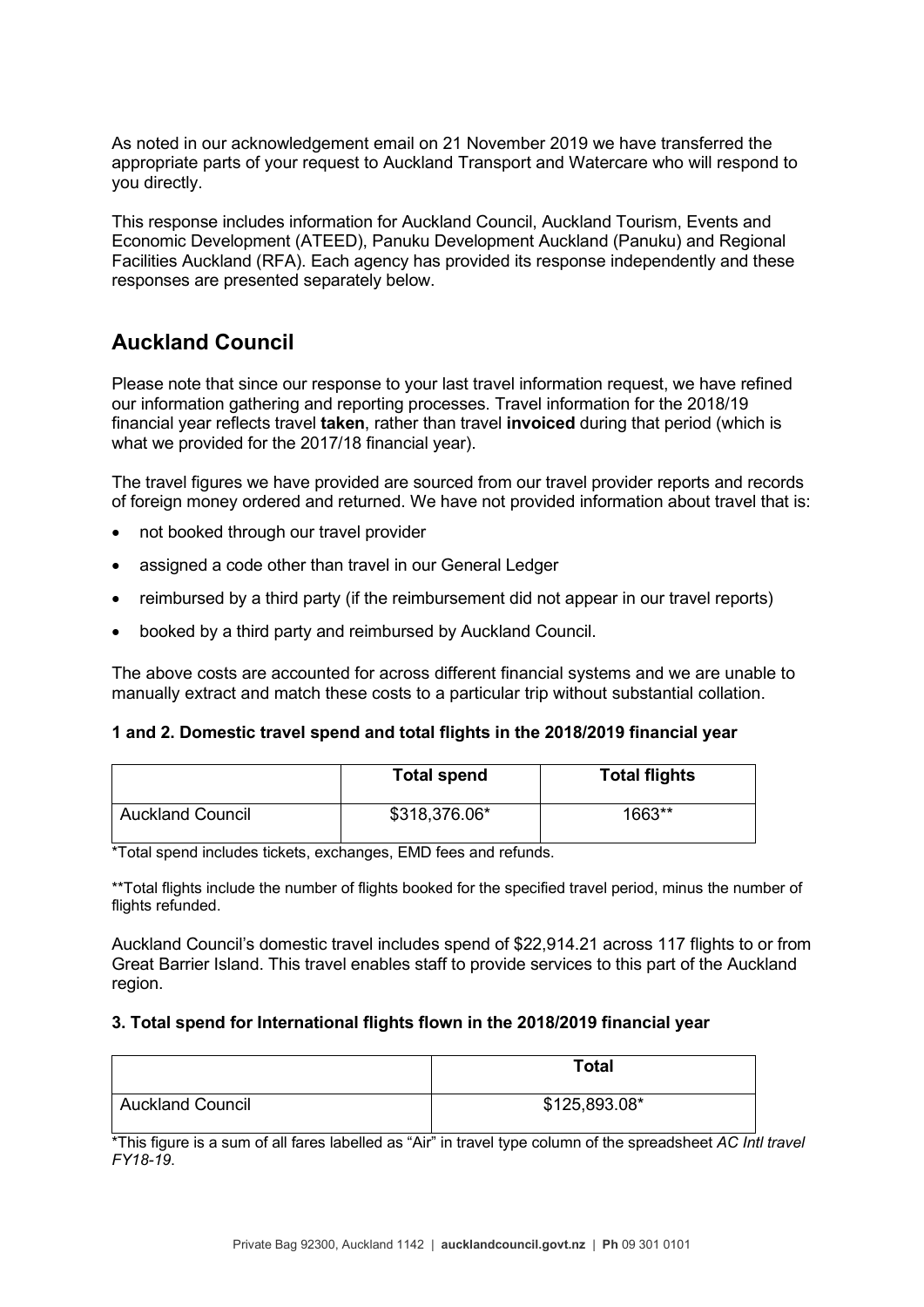#### **4. and 5. International itinerary list and associated costs**

Please see the attached spreadsheet entitled *AC Intl travel FY18-19*, for itineraries and associated costs of international travel booked by Auckland Council through our travel provider. We have included notes that explain where travel and expenses were paid for by third parties and reimbursed.

Please note that conference fees are accounted for across different financial systems and we are unable to manually extract and match these fees to a particular trip without substantial collation.

#### **6. Domestic partner**

No domestic partner travelled with an Auckland Council staff member on their international trip.

Please note that Auckland Council is working to publish travel information proactively on a regular basis. We will begin publishing travel information this year.

## **Auckland Tourism, Events and Economic Development**

Since 2016 – in line with its protocols around transparency as a public organisation – Auckland Tourism, Events and Economic Development (ATEED) has proactively published a Public Information section on the ATEED-managed website aucklandnz.com.

This includes the total annual cost of international and domestic travel by ATEED staff, and considerable additional detail about the travel costs incurred by ATEED directors, Chief Executive and leadership team.

As noted in the website content, all international staff travel requires a business case approved by the relevant supervising manager.

The public information related to ATEED travel costs, including detailed analysis of executives' travel (by journey) can be found here: https://www.aucklandnz.com/about-ateed/publications-and-public-information/publicinformation/ateed-travel-costs

ATEED's response to your LGOIMA request therefore in part directs you to this information, with some additional information provided below.

#### **1. The total spend on all domestic flights flown by [ATEED] in the 2018/2019 financial year**

Please see our website.

### **2. The total number of domestic flights flown in the same period. (One flight means one way, return flight = 2 flights)**

273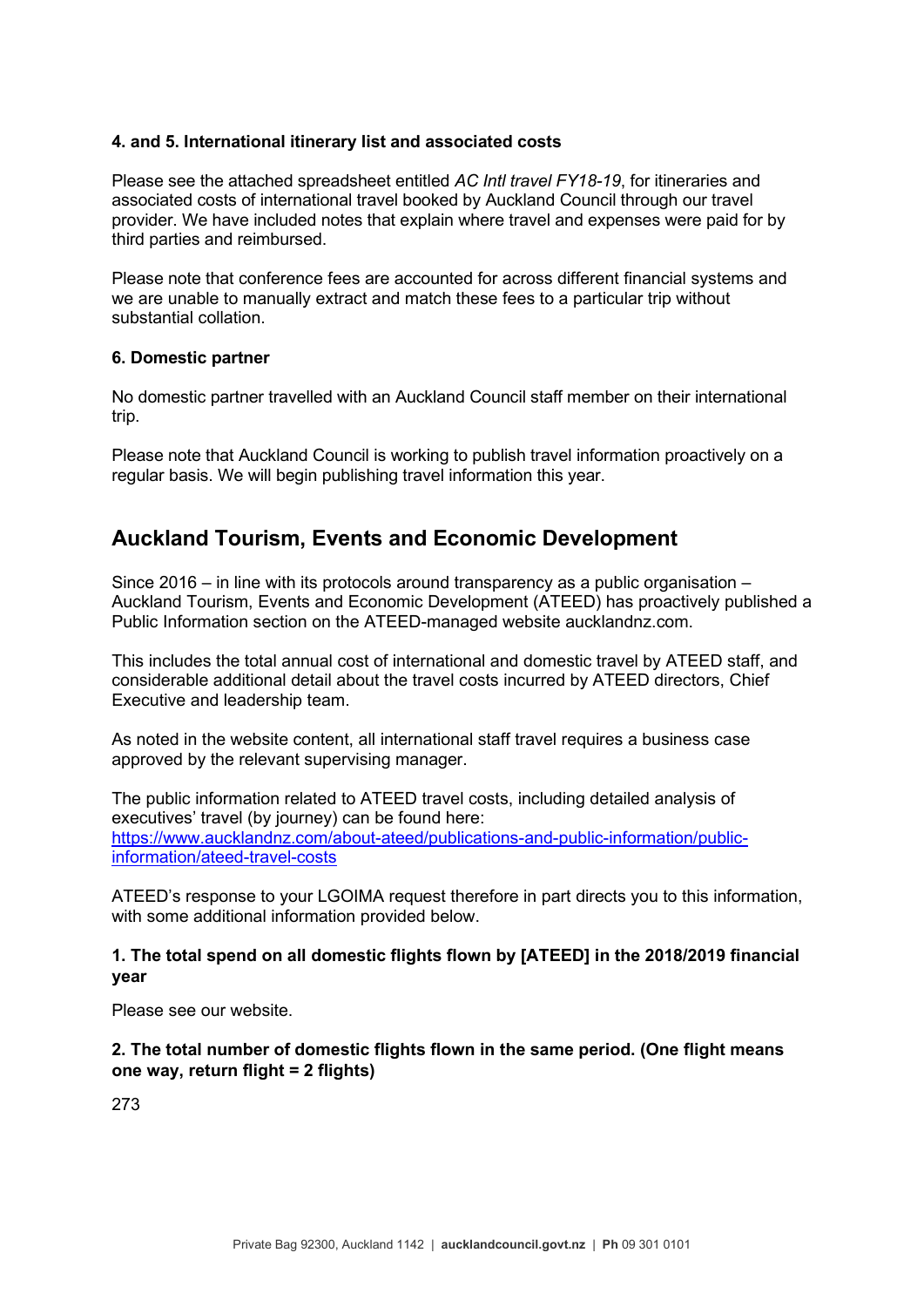## **3. The total spend on all international flights flown in the 2018/2019 financial year**

Please see our website.

### **4, 5 and 6. International itinerary list, associated costs and domestic partner travel**

See the website for the detailed descriptions of international travel by ATEED's Chief Executive and all ATEED Leadership Team members. This includes the destination, key meetings/activities, and costs for each trip categorised by 'flights', 'accommodation' and 'other'.

Further, see the attached Excel spreadsheet, *ATEED Intl travel FY1819*, for summary of all international trips by ATEED staff (purpose and destination) along with the number of staff on each trip, and the costs (by 'flights', 'accommodation' and 'other').

The categorisation 'other' includes costs such as taxis, foreign exchange costs, and food.

No domestic partners travelled with staff.

Please note, conference costs are not coded as travel costs in ATEED's financial system and to attempt to manually match conference costs to particular trip information would amount to substantial collation and be refused.

## **Panuku Development Auckland**

Please see the attached spreadsheet entitled *Panuku travel FY18-19* for Panuku information.

## **Regional Facilities Auckland**

Regional Facilities Auckland (RFA) manages six separate businesses (Auckland Live, Auckland Conventions, Auckland Zoo, Auckland Stadiums, Auckland Art Gallery and the New Zealand Maritime Museum), all of which have an international focus and undertake significant commercial activity in order to deliver on RFA's Statement of Intent.

This activity includes:

- negotiations with international promoters to bring events to Auckland
- working with galleries and collections throughout the world to present large international exhibitions
- attending trade shows to showcase the iconic venues that we manage and secure conventions and live entertainment business
- developing international networks and best practice that enable RFA to deliver effective regional leadership to developing and managing sports and cultural sectors including the facilities owned by the city to support these sectors
- participation in key international bodies, conservation and pest programmes associated with Auckland Zoo.

RFA operates a commercial business model. External revenue from commercial activities amounts to 60% of RFA's income, with the balance funded by ratepayers. Investment in attracting this external revenue, including international travel, networking and hosting of